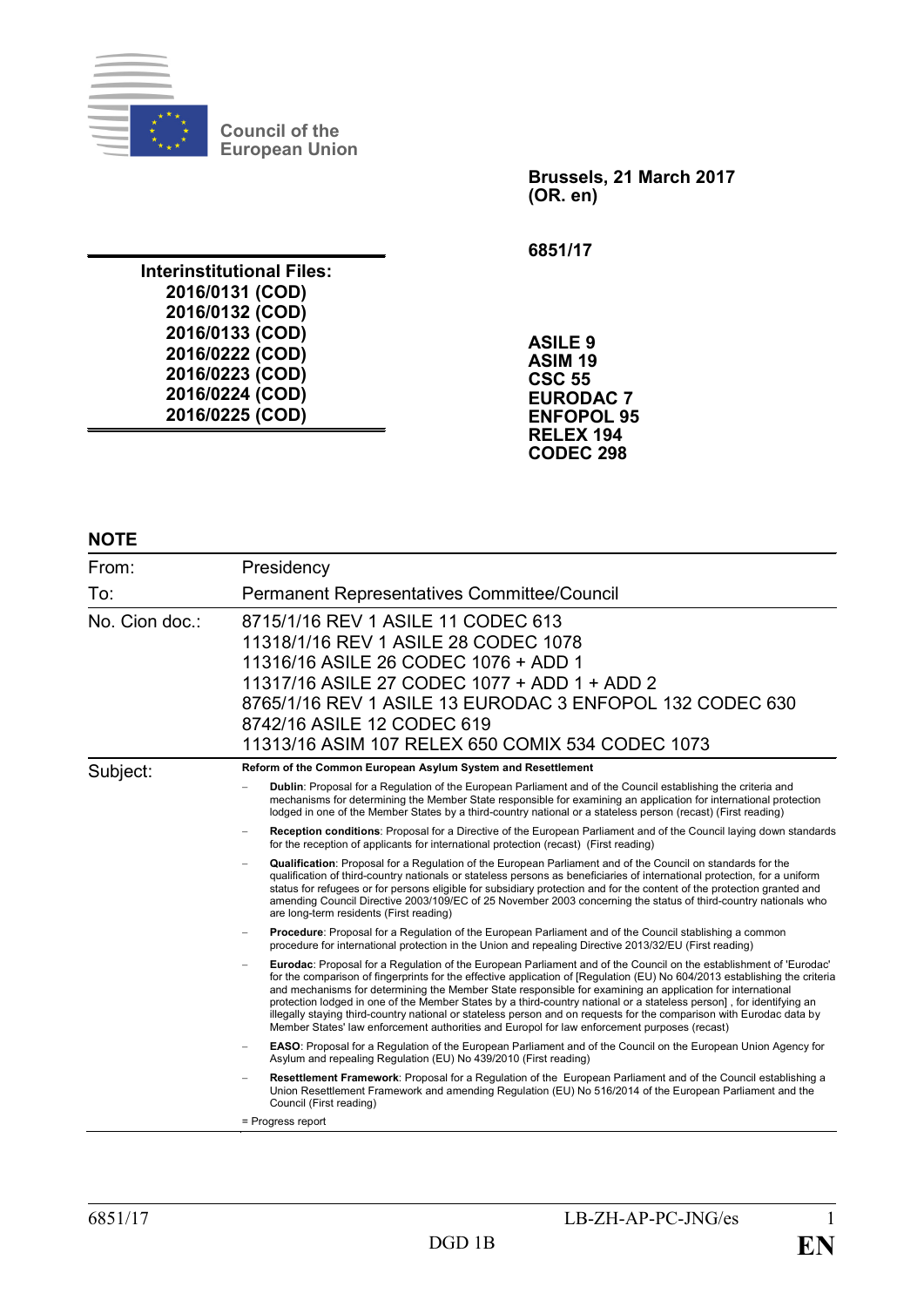# **I. INTRODUCTION**

On 4 May 2016, in the framework of the reform of the Common European Asylum System (CEAS), the Commission adopted three legislative proposals namely the recast of the Dublin Regulation and of the EURODAC Regulation as well as a proposal for a Regulation on the establishment of the European Union Agency for Asylum (EUAA). Furthermore, on 13 July 2016, in order to continue the CEAS reform, the Commission adopted a second package consisting of a proposal for a Regulation establishing a common procedure in the EU replacing the Asylum Procedures Directive, a proposal for a Qualification Regulation replacing the Qualification Directive and the recast of the Reception Conditions Directive. In addition, a proposal for a Regulation establishing a Union Resettlement Framework was also presented.

The Maltese Presidency has pursued the examination of the above-mentioned proposals, initiated by the Slovak Presidency. The result of that work can be summarised as follows:

# **II. THEMATIC APPROACH**

In view of the fact that some of the issues included in the proposals for the Qualification Regulation, Asylum Procedure Regulation, Reception Conditions Directive and Dublin Regulation are inter-related, the Presidency decided to adopt a thematic approach, through which certain articles across these four proposals were examined jointly. This approach was used for the examination of three specific horizontal themes:

- Limiting abuse and secondary movements;
- Socio-economic rights of asylum seekers and beneficiaries of international protection;
- Guarantees for those with special needs.

This has allowed the Asylum Working Party to address key points of concern across the board and work towards a final compromise which is appropriately balanced.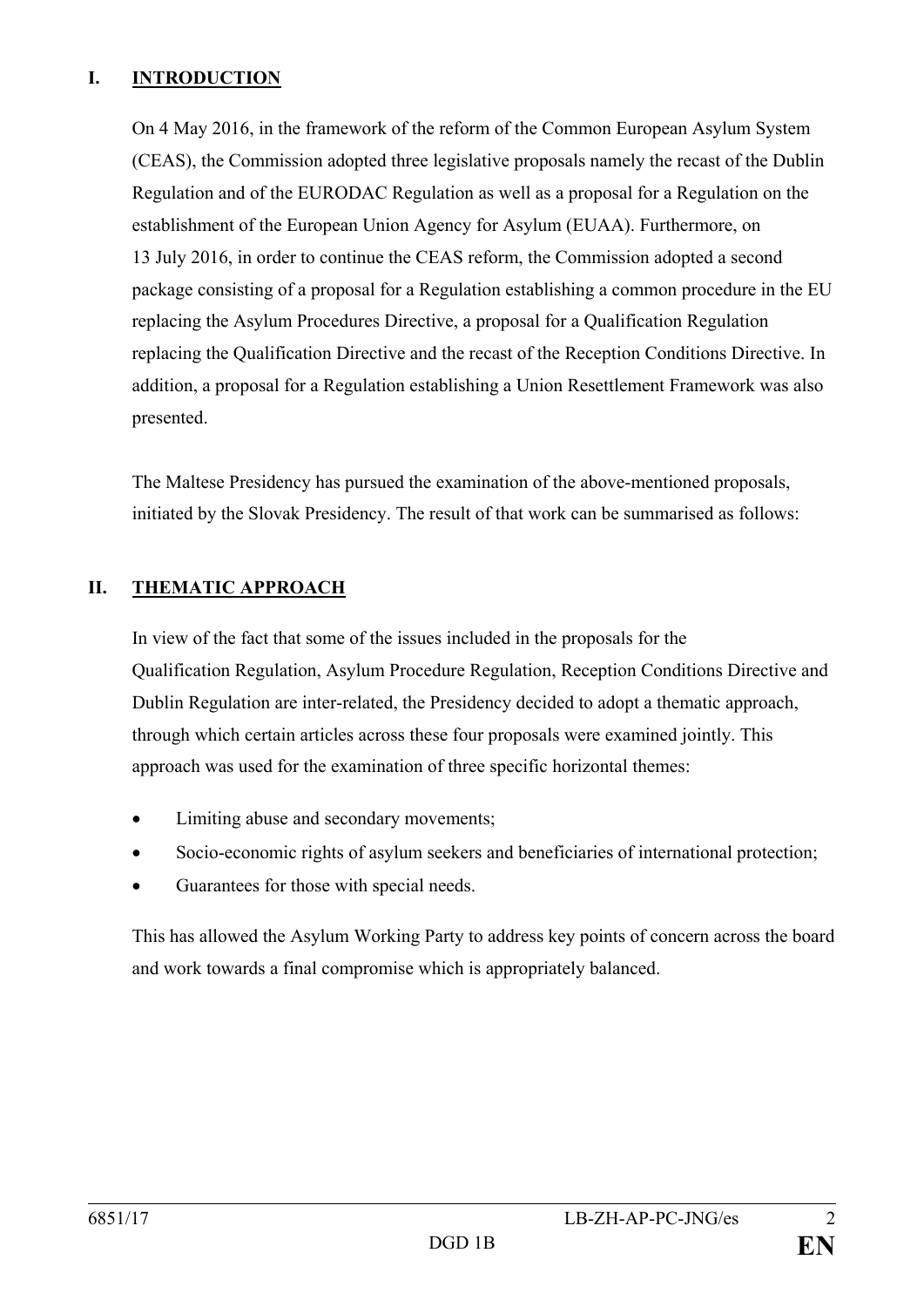### **III. DUBLIN REGULATION**

As called for by the European Council at its meeting on 15 December 2016, and building on the efforts of the Slovak Presidency, the Maltese Presidency has continued the process aimed at finding a compromise on the effective application of the principles of responsibility and solidarity by conducting informal consultations with Member States. The examination of the proposal by the Council preparatory bodies is expected to resume following some additional guidance from the political level on a possible way forward. In the meantime, some articles of the Dublin Regulation have been examined in the framework of the thematic approach, as outlined above.

### **IV. RECEPTION CONDITIONS DIRECTIVE**

A first examination of the proposal for a recast of the Reception Conditions Directive was held in the Asylum Working Party during the Slovak Presidency. Several articles of this Directive have been examined in the framework of the above-mentioned thematic approach, and a revised text was discussed at the Asylum Working Party on 16 March.

The discussion of the Presidency's compromise proposals has shown significant convergence on many aspects of the proposal. However, some important elements still require further discussion, namely the provisions related to asylum applicants' access to the labour market, as well as measures aimed at preventing secondary movements, including assignment of residence, detention and the reduction and withdrawal of material reception conditions. Furthermore, progress on a number of outstanding issues is dependent on the progress achieved in the negotiation of other CEAS proposals, notably the Dublin Regulation and the Asylum Procedure Regulation.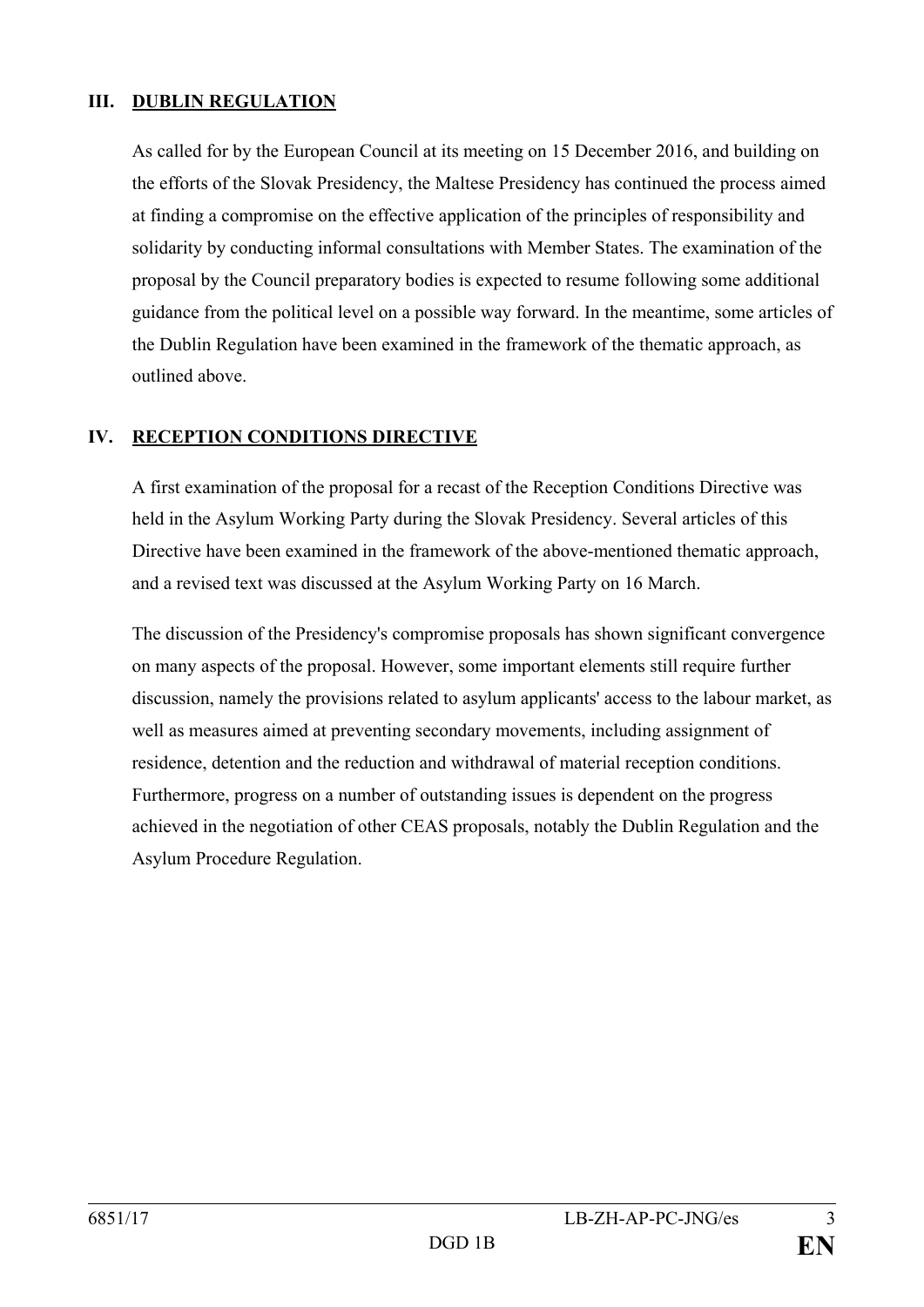# **V. QUALIFICATION REGULATION**

The text of the proposal for a Qualification Regulation and, subsequently, draft compromise proposals were discussed at five meetings of the Asylum Working Party. In parallel, certain articles were also discussed in the framework of the thematic approach.

Some issues require a more in-depth debate namely: the role of the guardian in view of similar provisions in other proposals of the CEAS package; the period of three months after the withdrawal of the refugee/subsidiary protection status during which a person is allowed to remain in the Member State granting him/her protection; the mandatory nature of the status review and of the repatriation clause; the use of information received from another Member State to assess the potential threat of an applicant for the security or community of the Member State where he or she is present; and the best way to reflect the most recent case-law regarding terrorism-related grounds excluding a person from refugee status.

Two other issues also proved to be particularly sensitive and require further discussion: the validity period of the residence permit issued to beneficiaries of refugee status and beneficiaries of subsidiary protection as well as the content and definition of social security and social assistance (the rights and benefits that may be granted to the beneficiaries). Since the validity period of the residence permit and the social security provisions are considered by some Member States as two of the major factors giving rise to secondary movements and asylum shopping, their harmonisation is one of the main priorities of the Commission's proposals.

Discussions held at Working Party level and in the Strategic Committee on Immigration, Frontiers and Asylum (SCIFA) on the validity period of the residence permit for refugees and beneficiaries of subsidiary protection have highlighted the fact that currently the legal solutions adopted by Member States in this area vary greatly and therefore further reflection and additional discussions are necessary in order to identify the best way forward.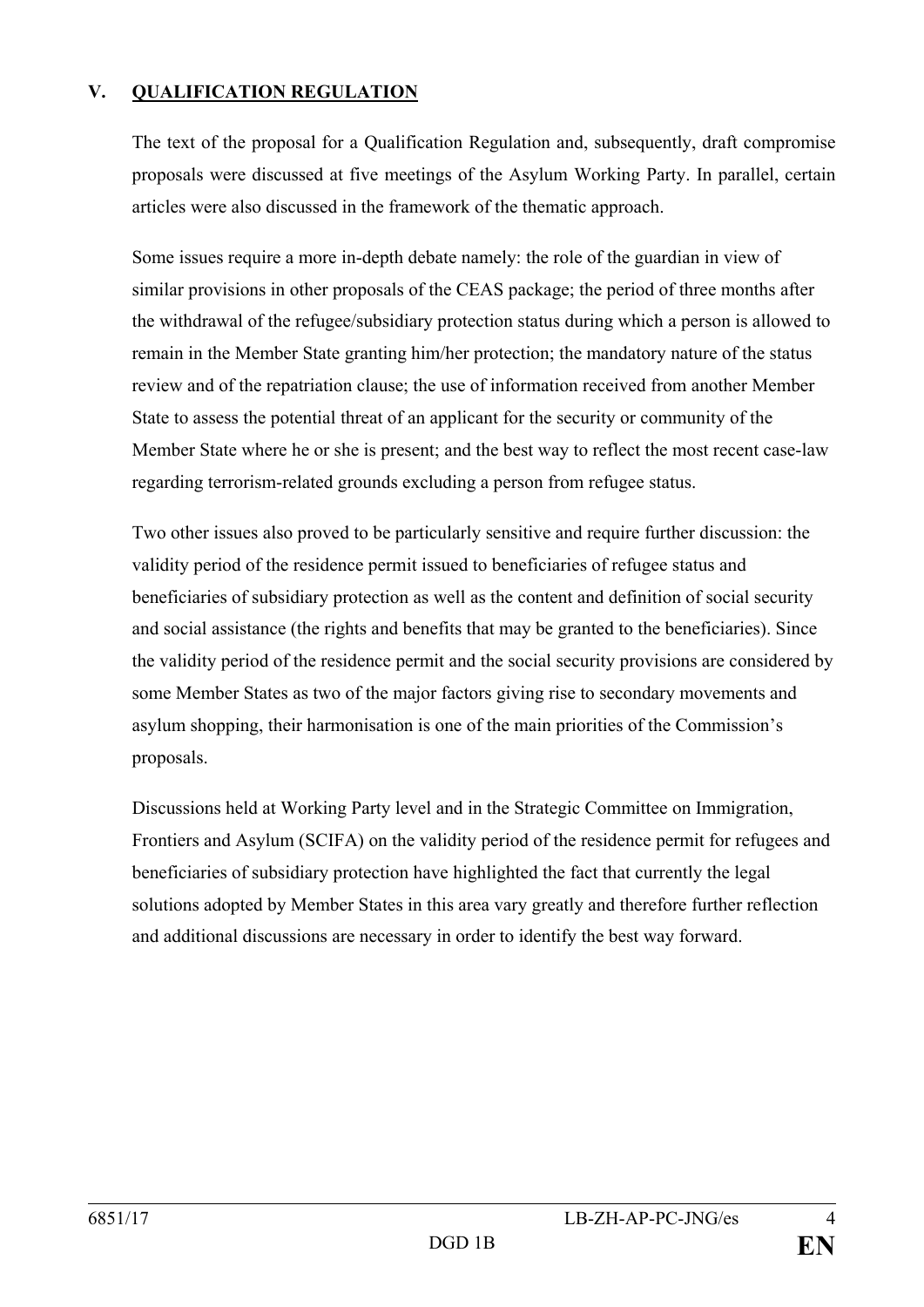#### **VI. PROCEDURE REGULATION**

The examination of the proposal for an Asylum Procedure Regulation continued and draft compromise proposals were discussed for those articles included in the framework of the thematic approach. The provisions relating to applicants with special needs (unaccompanied minors and guardianship, medical examination, applications made by unaccompanied minors) proved to be particularly challenging in terms of content, coordination and coherence with similar provisions in other proposals of the package. Thus, delegations highlighted a general need to better streamline the procedures, the timeline, the roles and tasks provided for in the different proposals. Furthermore, some delegations expressed concern relating to certain provisions aiming at limiting secondary movements which in their opinion failed to strike the right balance between fighting abuse and granting protection when needed.

# **VII. EURODAC REGULATION**

Following the agreement on the partial general approach in December 2016, the Council is now waiting for the adoption of the European Parliament's position in order to start negotiations on the recast Regulation**[1](#page-4-0)** . On the basis of assessments by eu-LISA on the inclusion of colour copies of travel documents in the database, as well as on the possibility for law enforcement authorities to search EURODAC using alphanumeric data, the Council preparatory bodies will consider the possible extension of the mandate for negotiations on these two matters, which were not included in the partial general approach. In addition, the Presidency intends to shortly initiate discussions on the possible inclusion in this proposal of data on resettled persons.

<span id="page-4-0"></span> $\mathbf{1}$ **<sup>1</sup>** A vote on the draft report in the LIBE Committee is provisionally foreseen for 30 March 2017.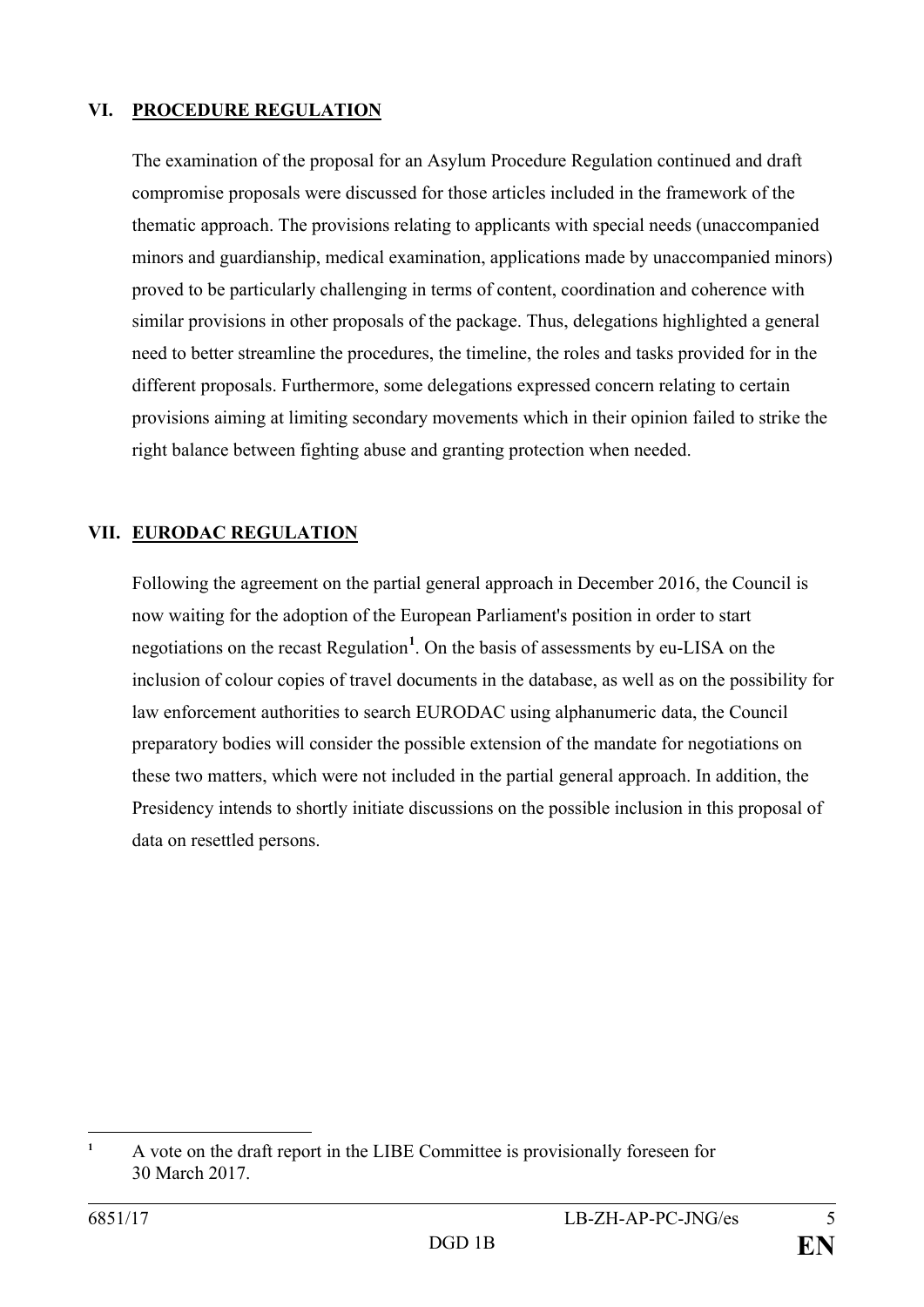## **VIII. EUAA REGULATION**

Following the agreement on a partial general approach in Council on 21 December 2016, the Presidency started negotiations with the European Parliament in January 2017. To date, two informal trilogues have taken place, on 7 February and 8 March. A third one is scheduled for 21 March. In preparation for these informal trilogues, several technical meetings have taken place. In the Council framework, the Presidency has convened a number of meetings of JHA Counsellors to seek the views of Member States on the amendments of the European Parliament as well as on the possible compromise suggestions.

During the first trilogue, the Presidency and the European Parliament's Rapporteur made a general presentation of their respective positions on 'Monitoring', 'the Organisation of the Agency', and 'Operational and Technical Assistance'. Negotiators also held a more in-depth discussion on Articles 1 (*Subject-matter and scope*) and 2 (*Tasks of the Agency*).

From these discussions, it appears that the Parliament attaches great importance to the considerably strengthened and more independent role of the Agency while the Council puts more emphasis on the importance of a good cooperative relationship between the Agency and the Member States as well as the support that the Agency provides them in fulfilling their obligations arising from the EU asylum acquis. Furthermore, some texts drafted at technical level were agreed ad referendum by negotiators.

During the second trilogue, the negotiators held an in-depth discussion on 'Operational and Technical Assistance', which continued at the technical level. The negotiators also presented their views on Article 22 on disproportionate pressure on the asylum and reception systems. Following that presentation, it was agreed that this particular article would be discussed in the context of the monitoring role of the Agency.

The Presidency and the European Parliament have planned several technical meetings for the near future with the aim of making as much progress as possible on this file before the end of June. Furthermore, the Presidency has held a number of bilateral meetings with Member States regarding their pledges to the asylum reserve pool in order to reach the target of a minimum of 500 experts set out in the Council's partial general approach.